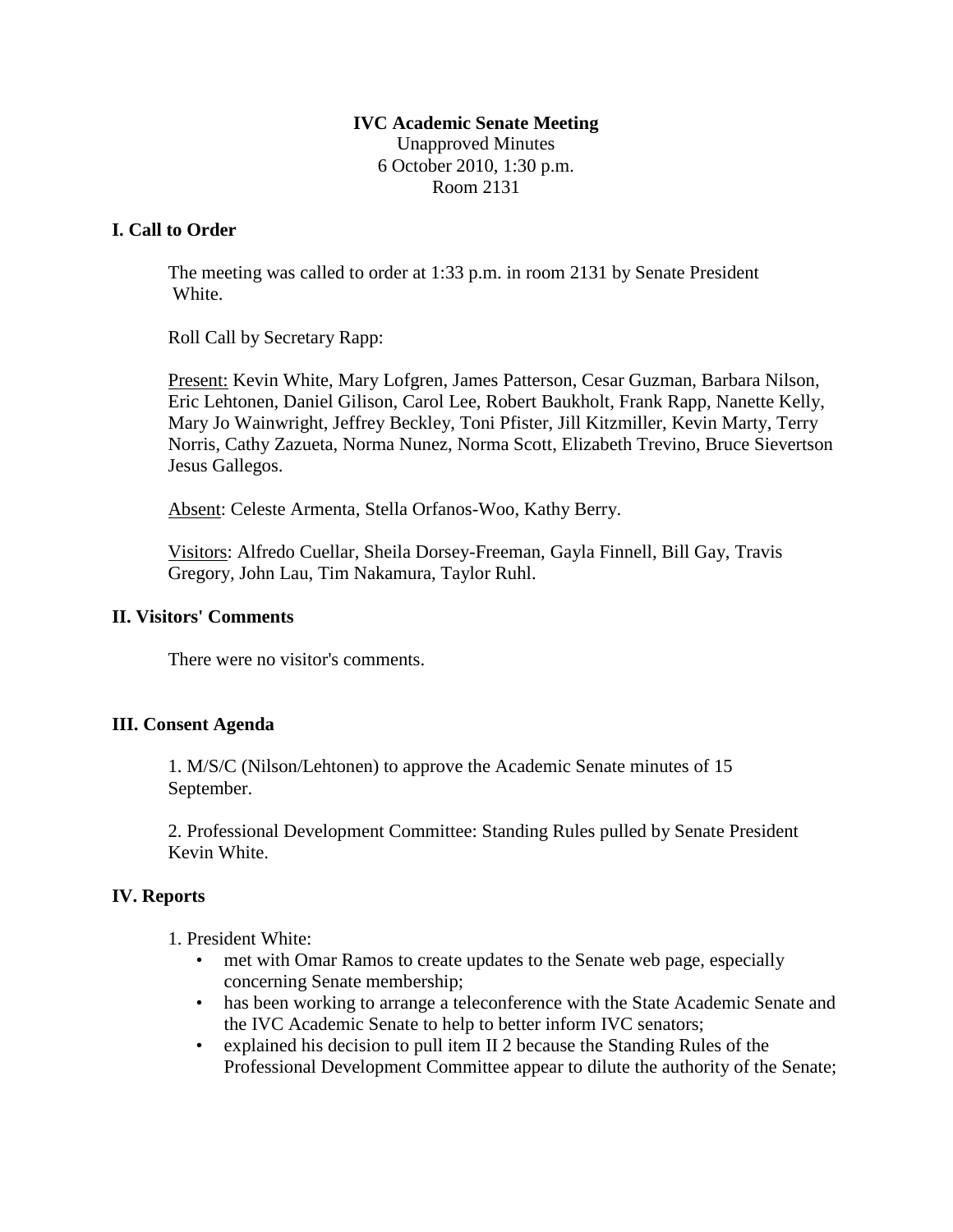• informed the Senate that Budget and Fiscal Planning Committee would be meeting at 4:00 p.m. on Wednesday, 6 October 2010; requested Senate ideas and in put regarding that meeting, specifically concerning the position of administrative assistant to the Vice-President for technology:

Carol Lee stated that recommendation from the Thaw Committee and the Staff Committee from the Educational Master Plan Committee had been ignored by president Gould regarding that position;

Bruce Sievertson stated that the phrase "cost neutral" had changed to "administratively cost neutral";

John Lau stated that the "cost neutral" phrase applied only to the dean and division restructuring;

Eric Lehtonen questioned whether or not the hiring process had fallen outside of the Human resources guidelines for hiring;

Mary Jo Wainwright commented that the staff position was referred to as critical but further noted that faculty positions which are critical to the school's mission had been relegated to the "lowest end of the totem pole";

Eric Lehtonen requested data on the support staff/faculty percentage of hires over the last five years;

President White assured the Senate that he would take all of these concerns and questions seriously and that he will inform the Budget and Fiscal Planning Committee of these concerns and questions.

2. Past-President Sievertson:

- reported that he and Senator Lehtonen had a very positive experience as part of a team taking part in the IVC Foundation Golf Tournament on 25 September 2010 at Del Rio Country Club in Brawley;
- informed the Senate that he attended the inaugural Faculty Development for Student Success meeting in Sacramento and as a result has been reviewing web sites for California community colleges for information regarding how faculty development is conducted and reported on at other campuses;
- reminded the Senate of the handout concerning the bi-annual review of the statewide Disciplines List for Minimum Qualifications;
- reported that he has collected some of the money promised by senators for the Dennis Carnes transfer Scholarship fund.
- 3. Treasurer Norma Nunez:
	- reported that the Senate has a balance of \$6,499.12 following an expenditure of \$2,100.12 for membership fees.
- 4. Vice-President of Instruction Kathy Berry:
	- No report.
- 5. Chief Financial Officer John Lau: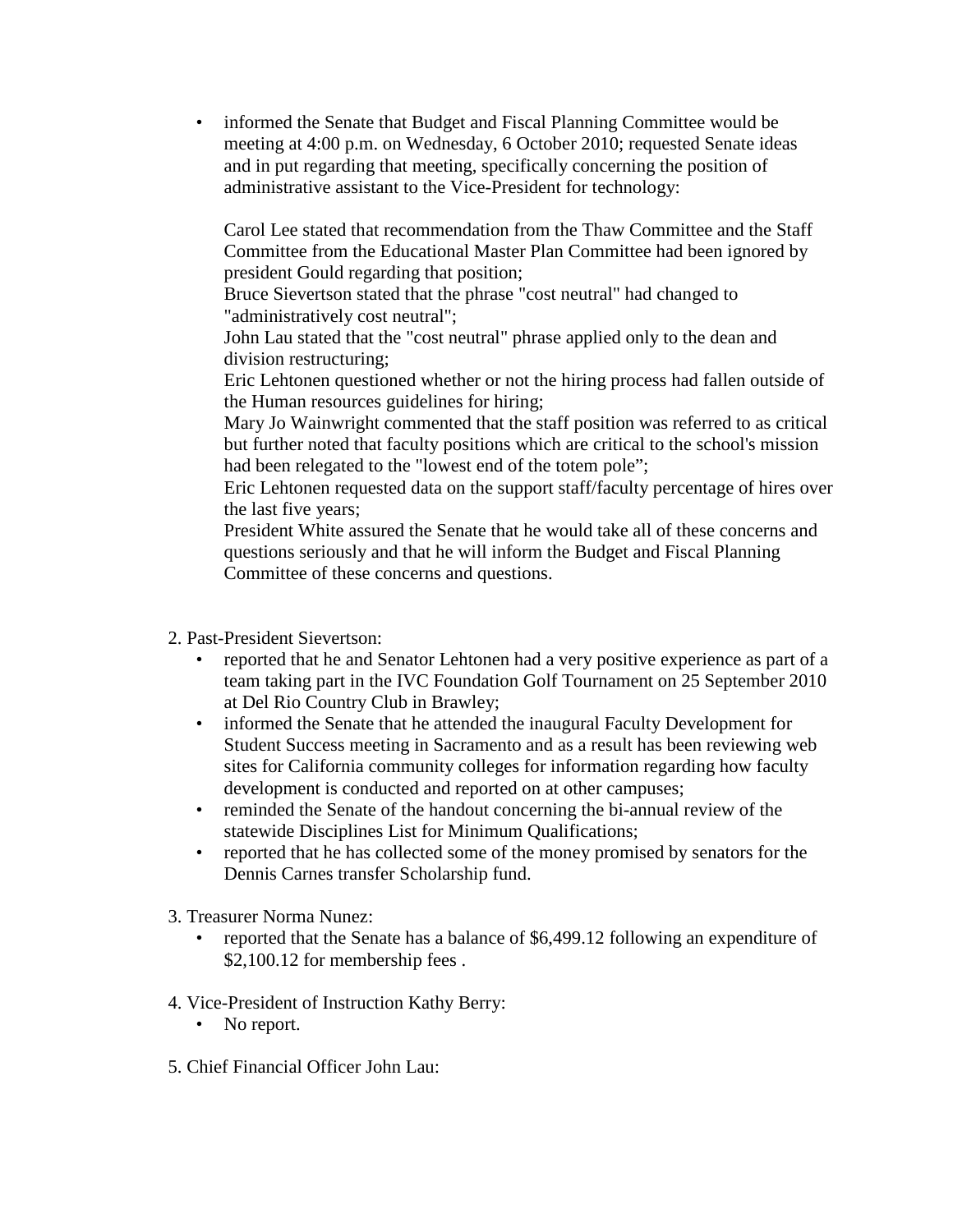- reported that there would be a special Imperial Community College District Board meeting on Thursday, 14 October 2010 to adopt the 2010-2011 IVC budget and to discuss deferred cash issues;
- reported that he will be requesting a \$4,000,000.00 advance on taxes allocated to the college from the Imperial County Board of Supervisors;
- reported that the college will be going for a trans resigning in January as the college has been in a borrowing situation for two years due to the state's not paying the college monies owed;
- reported on the Measure J Initiative on the November 2010 ballot, specifically referring to the rationale of improving the college's ability to provide career technical job training, to the fact that Measure J extends taxes approved under Measure L rather than creating new taxes, and to the possibility of Measure J allowing the college to be more sensitive to local contractors thus increasing the chances of more local job creation and of more local taxes being generated for the local economy.
- 6. Basic Skills Coordinator Frank Rapp:
	- reported that over thirty faculty and staff had requested to take part in the reading of *What the Best College Teachers Do* by Ken Bain as the book selection for the 2010-2011 Professional Development Book Club being sponsored by the Basic Skills Committee and beginning in November;
	- Informed the Senate that Basic Skills allocations for Imperial Valley College for the 2010-2011 academic year are still uncertain due to the uncertainty of the state's budget;
	- Reported to the Senate that the San Diego/Imperial Valley Basic Skills Region is promoting a Learning in Networks for Knowledge Sharing (LINKS) event in Escondido on Friday 22 October 2010; the event is open to all interested parties and will focus on student success in terms of completion;
	- informed the Senate that Lisa Brewster, San Diego/Imperial Valley Basic Skills Regional Coordinator will be attending the IVC Basic Skills Committee meeting on 27 October 2010 to work with them in creating a new IVC Basic Skills Action Plan.

7. Student Learning Outcomes Coordinator Toni Pfister:

- reported that she had provided all department chairs and division deans with a list of classes needing SLOs and SLO assessments for 2010-2011;
- informed the Senate that during the fourteenth week of this semester SLO assessment data from Spring 2010 would be due;
- reported that additional Service Area Outcomes had been submitted;
- stated that she and Gayla Finnel will be approaching the Curriculum Committee regarding the inclusion of SLOs on course outlines;
- reported that SLO work will be included in the Comprehensive Program Review for 2010-2011.

8. Associated Student Government Jesus Gallegos: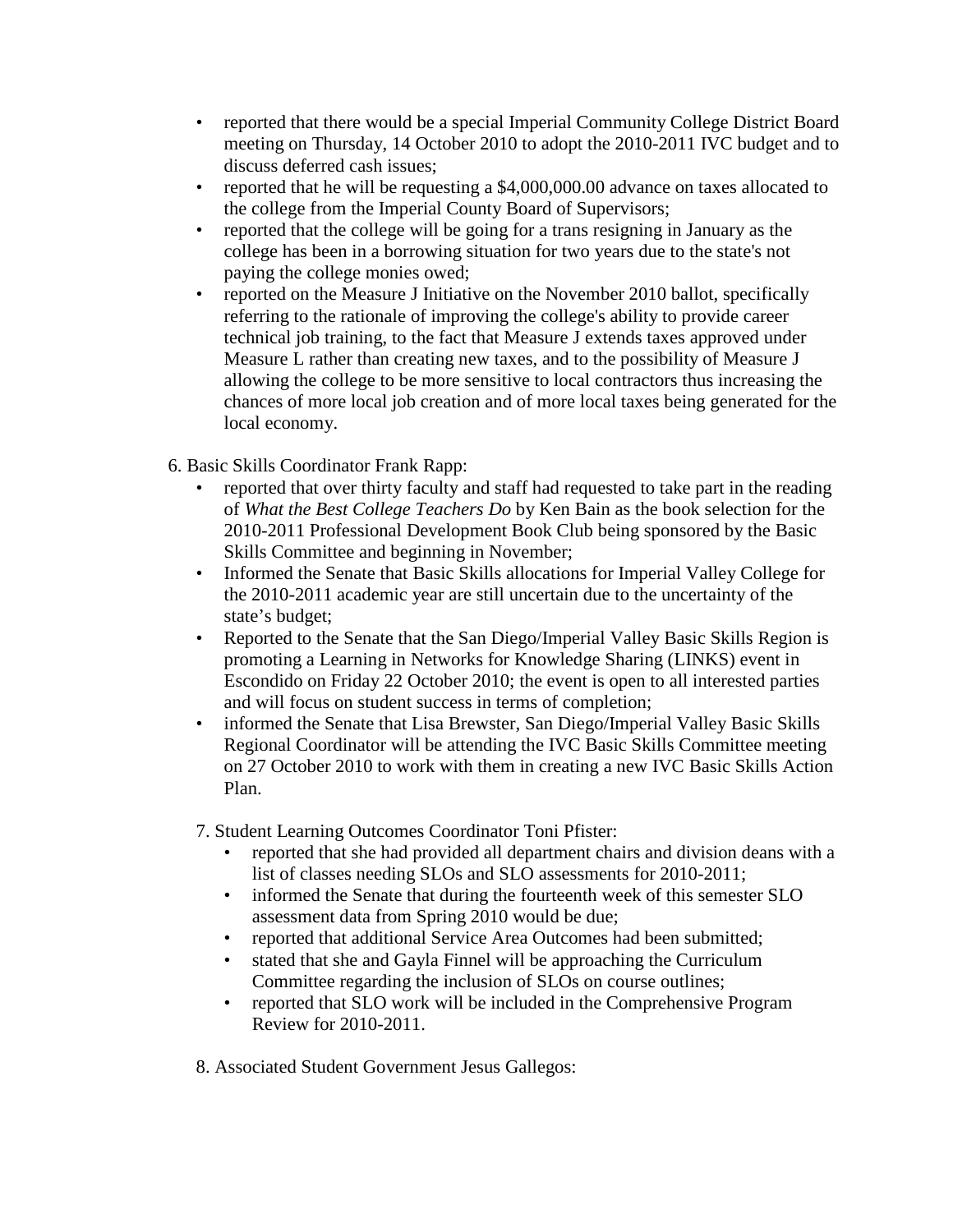- informed the Senate that the Health fair held on Tuesday, 5 October 2010 was well attended;
- reported that the IVC Idol Contest, held Wednesday, 6 October 2010, had also been successful;
- reported that Associated Student Government members from IVC would attend a conference in San Diego from October 22 through October 24, 2010.
- 9. Contingent Faculty Representative Elizabeth Trevino:
	- reported that there are continuing efforts to unionize the adjunct faculty at IVC.
- 10. Guest: CCA/CTA President Gayla Finnell:
	- presented a power point highlighting the faculty union's concerns regarding SLOs and their implementation; the concerns center around academic freedom, work load, and the need to maintain the practice of not using SLO compliance or practices to affect faculty evaluations in any way.

#### **V. Action Items: Academic and Professional Matters**

• President White opened nominations for Curriculum Committee Co-chair Designee. M/S/C (Lee/Nilson) to designate James Patterson as the Curriculum Committee Co-chair.

#### **VI. Committees**

- Curriculum Committee—President White conducted a training on approval of stand alone courses for the members of the Curriculum Committee on Friday, 24 September 2010. The next meeting of the committee will be Thursday, 7 October 2010.
- College Council—Senate President White reported that the College Council had approved use of the door blocks for classroom safety and formation of the Professional Development Committee.
- Equivalency—Mary Jo Wainwright reported that she had received only seventeen responses to the equivalency questionnaire which she had distributed to all faculty. The deadline for returning the questionnaires has been extended to Thursday, 14 October 2010. President White stated that he would send a reminder encouraging all faculty to complete and return the questionnaires.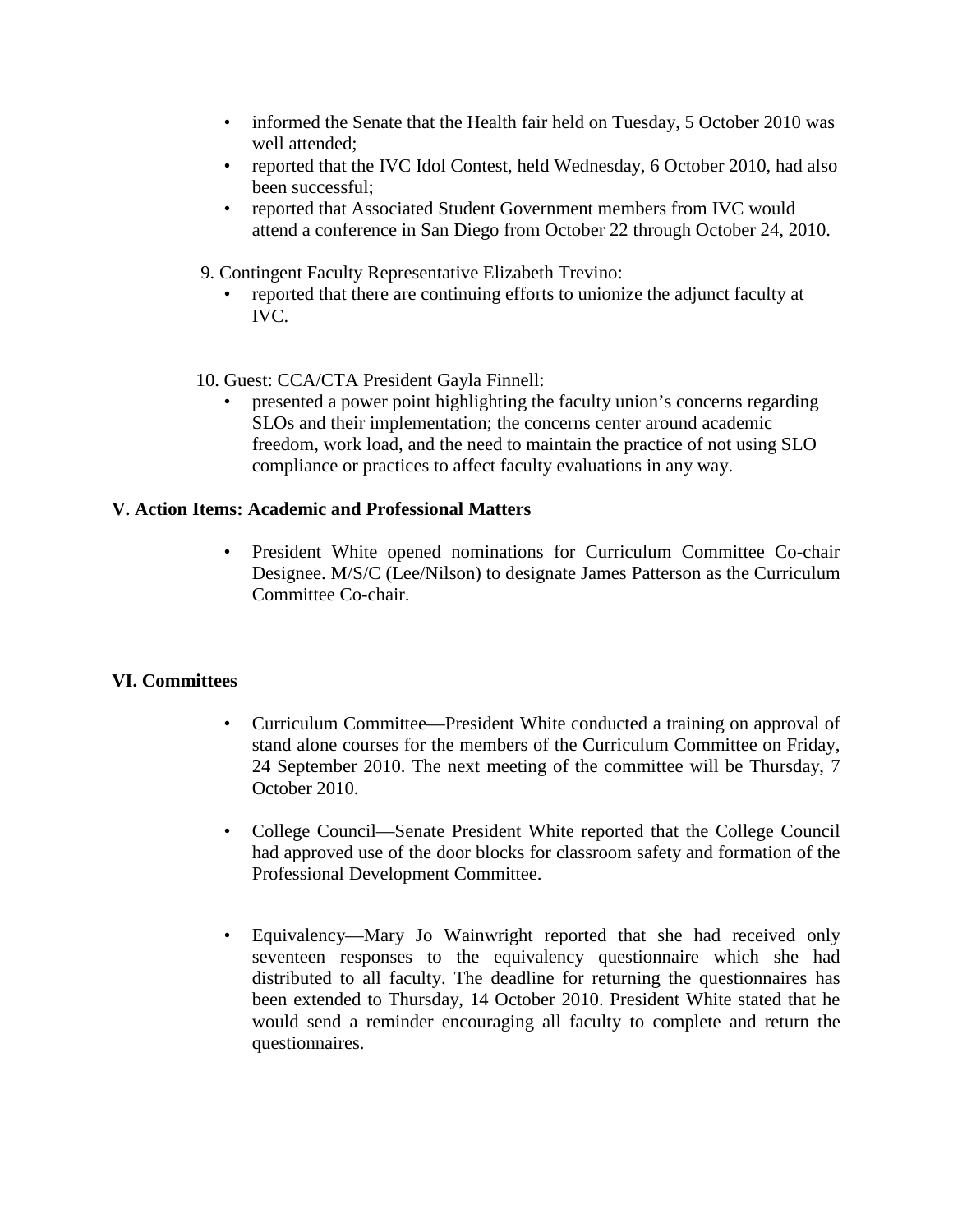- Budget and Fiscal Planning—President White reminded the Senate that the committee would meet as stated in his earlier report.
- Learning Services—Taylor Ruhl reported that the committee would be meeting during the first week in November 2010.
- Distance education—Mary Jo Wainwright reported that the committee is currently working on a form to identify the steps for the process for creating and developing an online course.
- Educational Master Plan—James Lee or carol Patterson stated that there was no report at this time. President White informed the Senate that Vice-President for Academics Kathy Berry had informed him of her intent to begin meetings of the Continuous Accreditation Readiness Team (CART).
- Other Committee reports—there were no other committee reports.

#### **VII. Discussion**

- Fitness Center Update—President White stated that little action had taken place since the Senate meeting of 15 September 2010. Further discussion ensued with comments regarding the area proposed for the Fitness center being primarily classrooms for exercise classes and the intent of the Insurance Committee to study liability issues.
- TimNakamura explanation and rationale for consideration of the use of door blocks on IVC classroom doors. He further reminded the Senate that the College Council had approved the use of the door blocks.
- *"For the Good of the Order"*—Suggestions for Improvements and Achievements

 Carol Lee informed the Senate of the pending IVC Transfer and Job Fair Day; she further asked senators to encourage students to attend.

#### **VIII. Adjournment**

President White adjourned the meeting at 2: 57 p.m.